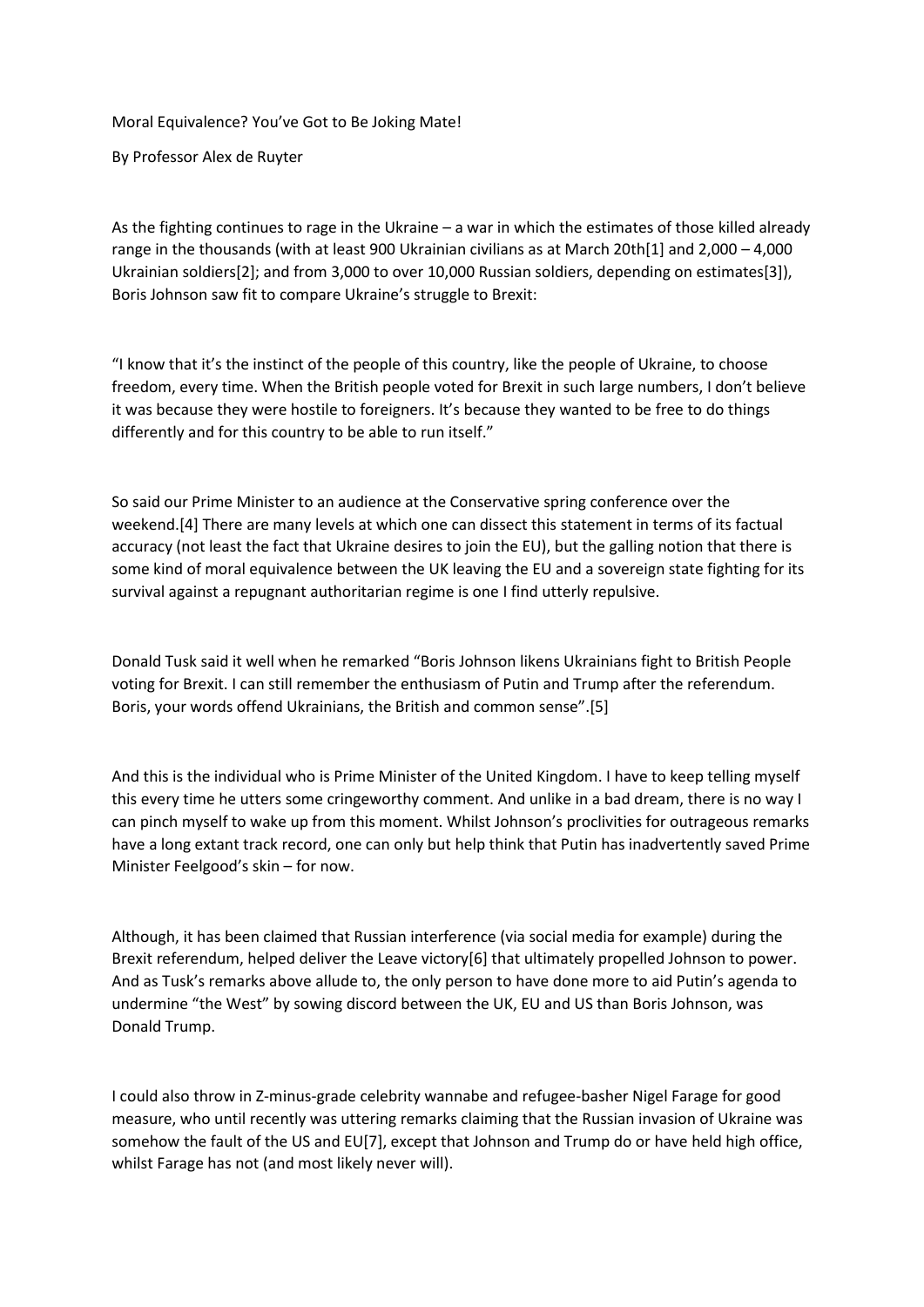How such people have proven themselves to be useful idiots on the pathway to what will have been the most destructive conflict in Europe since the Second World War – and a conflict which still has the potential to escalate to a direct NATO-Russia confrontation. For Johnson to utter anything that somehow equates the Ukraine conflict with Brexit, then, deserves to treated with nothing but derision.

Meanwhile, behold the spectacle yesterday of two of Johnson's most senior Cabinet ministers, the Home Secretary, Priti Patel, and Defence Secretary Ben Wallace nonetheless, seemingly duped by Russian state operatives into thinking that they were having a phone call with the Ukrainian Prime Minister, Denys Shmyhal.[8] One can only hope that a cross-Whitehall review will indeed result in more effective security procedures.

As this Government's ineptitude and proclivity for attaining new lows continues unabated, it will be interesting to see whether the Conservative Party's current recovery in the polls (only 4% behind Labour as at March 17th according to Politico[9]) will subside once the unfolding tragedy in Ukraine ceases to provide a political shield for the Prime Minister.

For the London Metropolitan Police enquiry into Johnson and his entourage's conduct during "Partygate" in seeming violations of his own lockdown protocols, is continuing. More than 80 questionnaires from the Met have been received by Downing Street officials, aides and politicians as at March 9th.[10]

It remains to be seen whether any prosecutions arise out of this inquiry, but if that doesn't damage the Government (and I think that prospect unlikely) the cost of living crisis – now severely exacerbated by Putin's war of aggression – will. And it will be in this context that Johnson will face his first significant electoral test since 2019, with the local elections due in May; one for which the Prime Minister and his party could well pay the price.

[1] A figure likely to be a severe underestimate, see https://www.npr.org/2022/03/20/1087781833/ukraine-deaths-casualties?t=1647870481142

[2] https://www.indiatoday.in/world/russia-ukraine-war/story/how-many-ukrainians-and-russianshave-died-in-putin-s-war-1926514-2022-03-17

[3] https://edition.cnn.com/2022/03/17/europe/russian-casualties-ukraine-militaryreadiness/index.html